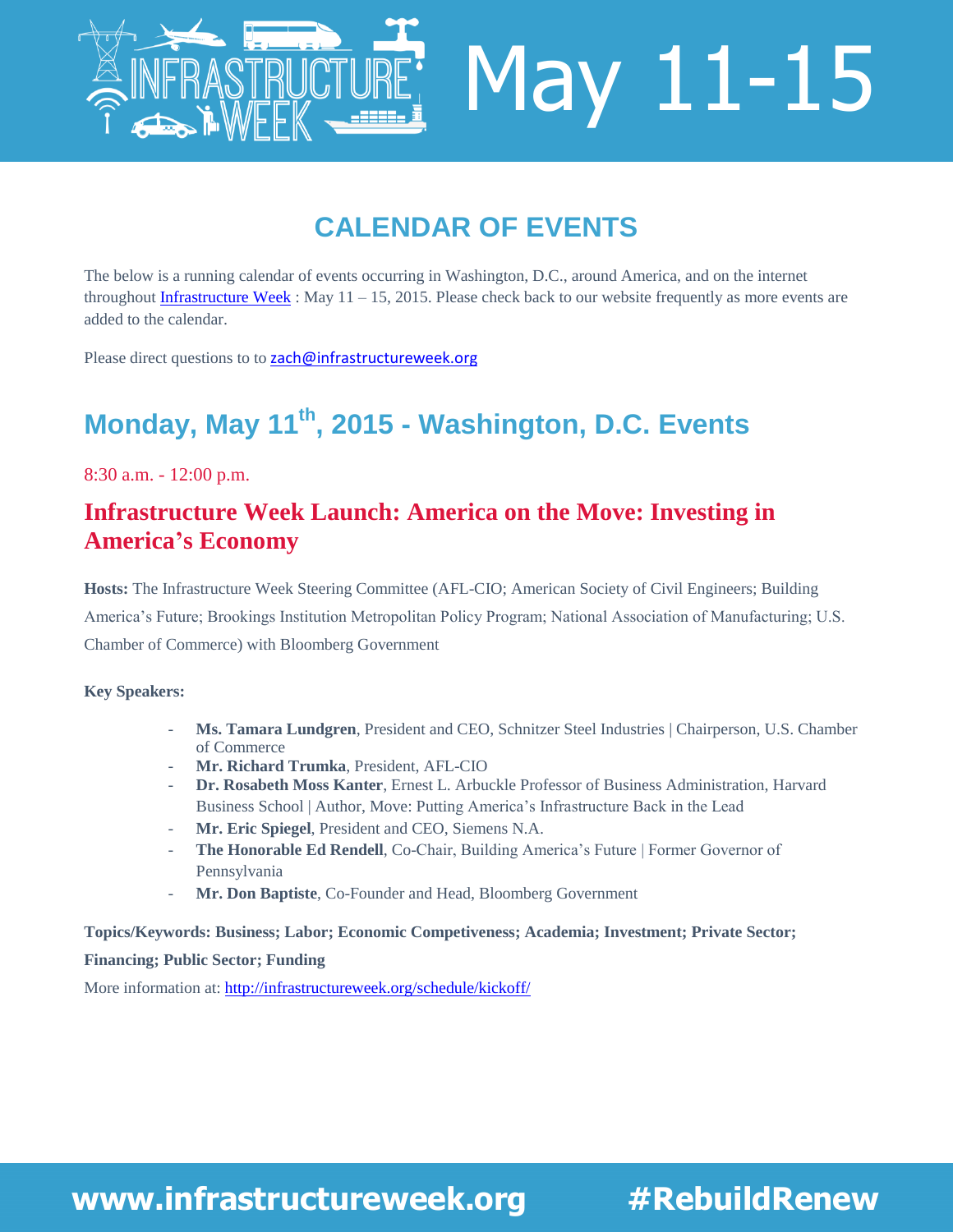

#### 2:00 p.m. - 4:30 p.m.

## **[Financing 21st Century Infrastructure in the U.S.](http://infrastructureweek.org/schedule/event-schedule-4/)**

**Hosts:** The Hamilton Project and Building America's Future

#### **Key Speakers:**

- **The Honorable Anthony Foxx, U.S. Secretary of Transportation**
- The Honorable Robert Rubin, Former U.S. Secretary of Treasury
- **The Honorable Ed Rendell,** Co-Chair, Building America's Future | Former Governor of Pennsylvania
- **The Honorable John Delaney**, Congressman (MD-6)
- **Roger Altman,** Founder and Executive Chairman, Evercore
- **Al Hunt,** Bloomberg View Columnist
- **Mr. Alan Krueger** of Princeton University
- Mr. Aaron Klein of the Bipartisan Policy Center.

**Topics/Keywords: Funding; Financing; Economic Competiveness; Academia; Investment; Private Sector; Public Sector; Transportation; Highway Trust Fund**  More information at[: http://infrastructureweek.org/schedule/event-schedule-4/](http://infrastructureweek.org/schedule/event-schedule-4/)

#### 2:00 p.m. - 4:00 p.m.

# **[Solving the Infrastructure Crisis Through Public-Private Partnerships](http://infrastructureweek.org/schedule/day-1-hall-a-lesson-2/)**

**Hosts:** National Council for Public Private Partnerships, National League of Cities, The National Conference of State Legislatures

**Key Speakers:**

-

**Topics/Keywords: Public Private Partnerships (P3); Financing; Investment; Private Sector; Public Sector; Transportation; Water and Wastewater; Public Buildings** More information at[: http://infrastructureweek.org/schedule/day-1-hall-a-lesson-2/](http://infrastructureweek.org/schedule/day-1-hall-a-lesson-2/)

# **Monday, May 11th, 2015 – Around America Events**

8:00 a.m. - 5:00 p.m.

## **[Pennsylvania Infrastructure Day at the State Legislature](http://infrastructureweek.org/schedule/pennsylvania-infrastructure-day-at-the-state-legislature/)**

**Harrisburg, PA**

**Hosts:** American Society of Civil Engineers, Pennsylvania Society of Professional Engineers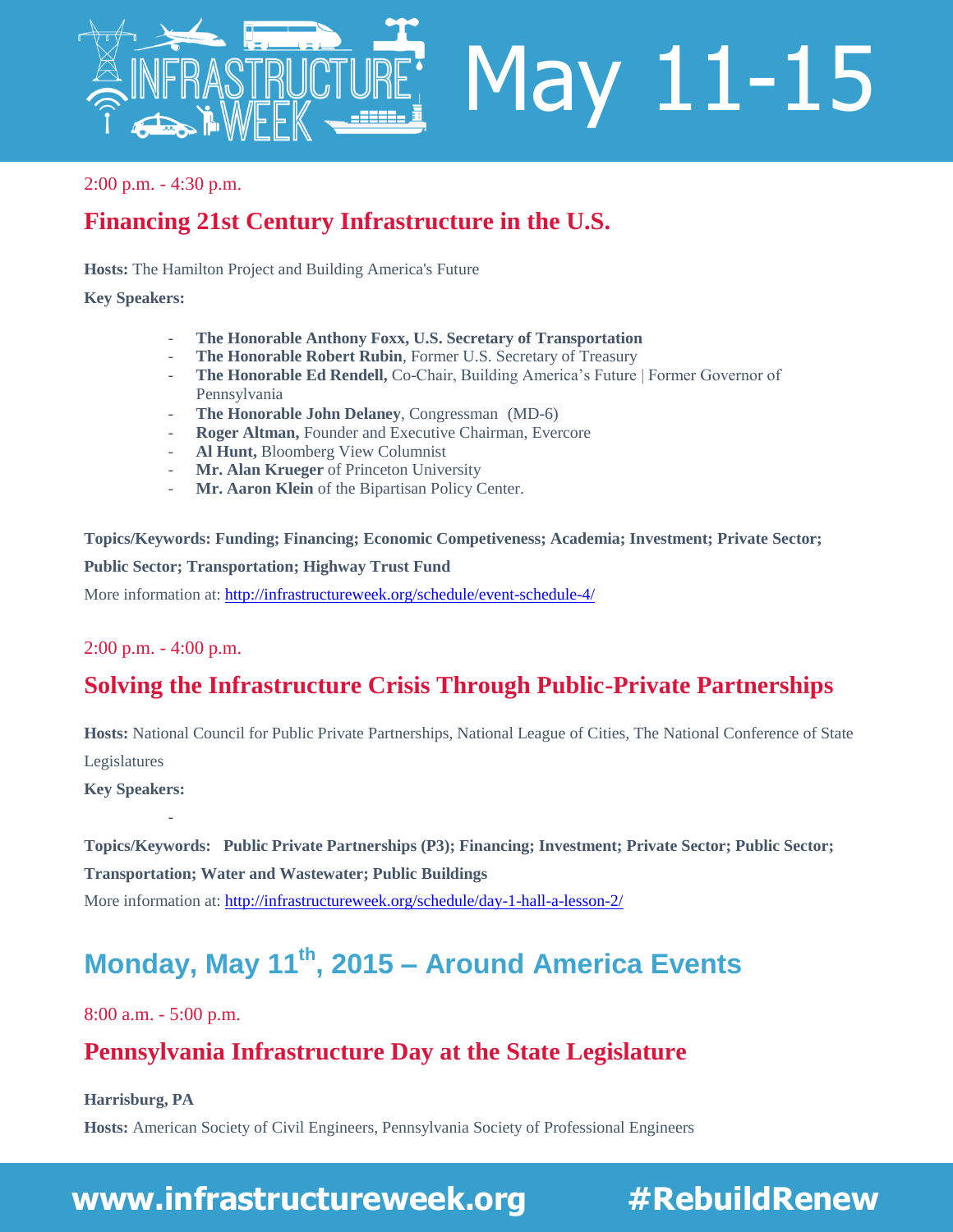

#### **Key Speakers:**

-

**Topics/Keywords: Pennsylvania; State Legislature; Financing; Funding; Investment; Private Sector; Public Sector; Economic Competitiveness**  More information at[: http://infrastructureweek.org/schedule/pennsylvania-infrastructure-day-at-the-state-legislature/](http://infrastructureweek.org/schedule/pennsylvania-infrastructure-day-at-the-state-legislature/)

#### Time TBD

#### **[Transportation Innovation Academy](http://infrastructureweek.org/schedule/event-new-7/)**

**Indianapolis, IN**

**Hosts:** Transportation for America **For more information contact: Alicia Orosco at [Alicia.orosco@t4america.org](mailto:Alicia.orosco@t4america.org)**

6:00p.m.  $-8:00$  p.m.

#### **[Planning](http://infrastructureweek.org/schedule/event-new-7/) and Operations of Critical New York City Infrastructure with Industry Leader Vicky Kelly**

**New York, NY**

**Hosts:** American Society of Civil Engineers, Young Professionals in Transportation – NYC Chapter, and Parsons

Brinckerhoff

**Key Speakers:**

Ms. Vicky Kelly, Vice President at Parsons Brinckerhoff

**Topics/Keywords: New York City; Critical Infrastructure; Public Sector; Operations; Maintenance; Planning** More information at[: http://infrastructureweek.org/schedule/planning-and-operations-of-critical-new-york-city](http://infrastructureweek.org/schedule/planning-and-operations-of-critical-new-york-city-infrastructure-with-industry-leader-vicky-kelly/)[infrastructure-with-industry-leader-vicky-kelly/](http://infrastructureweek.org/schedule/planning-and-operations-of-critical-new-york-city-infrastructure-with-industry-leader-vicky-kelly/)

#### **TBD**

## **[Follow the Flow: Celebrating Clean Water Investments in the Cleveland](http://infrastructureweek.org/schedule/follow-the-flow-celebrating-clean-water-investments-in-the-cleveland-metro/)  [Metro](http://infrastructureweek.org/schedule/follow-the-flow-celebrating-clean-water-investments-in-the-cleveland-metro/)**

**Cleveland, OH**

**Hosts:** Northeast Ohio Regional Sewer District and the Value of Water Coalition

**Key Speakers:**

-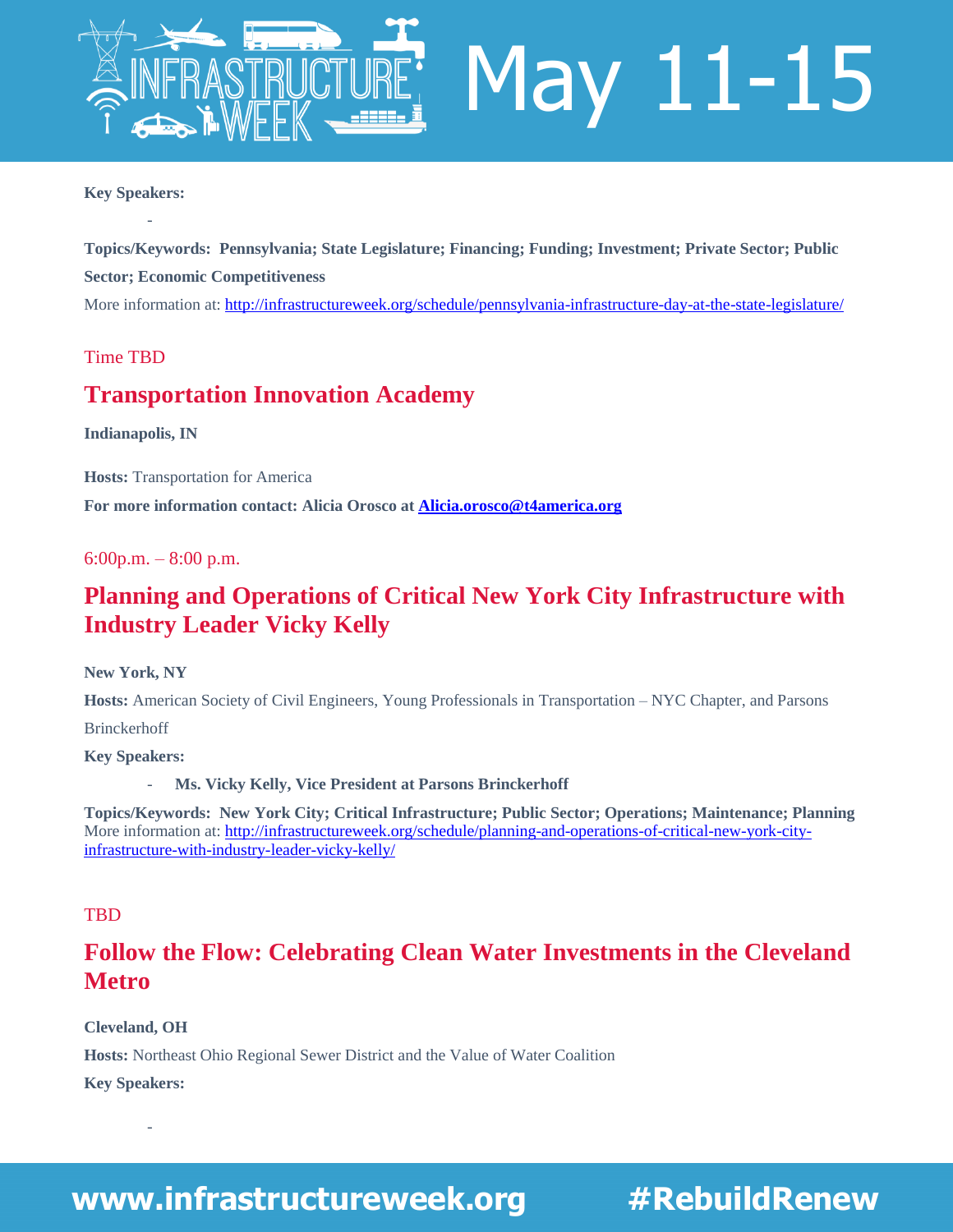

**Topics/Keywords: Cleveland; Clean Water; Wastewater; Sewer; Lake Erie; Pipelines** More information at[: http://infrastructureweek.org/schedule/follow-the-flow-celebrating-clean-water-investments-in-](http://infrastructureweek.org/schedule/follow-the-flow-celebrating-clean-water-investments-in-the-cleveland-metro/)

[the-cleveland-metro/](http://infrastructureweek.org/schedule/follow-the-flow-celebrating-clean-water-investments-in-the-cleveland-metro/)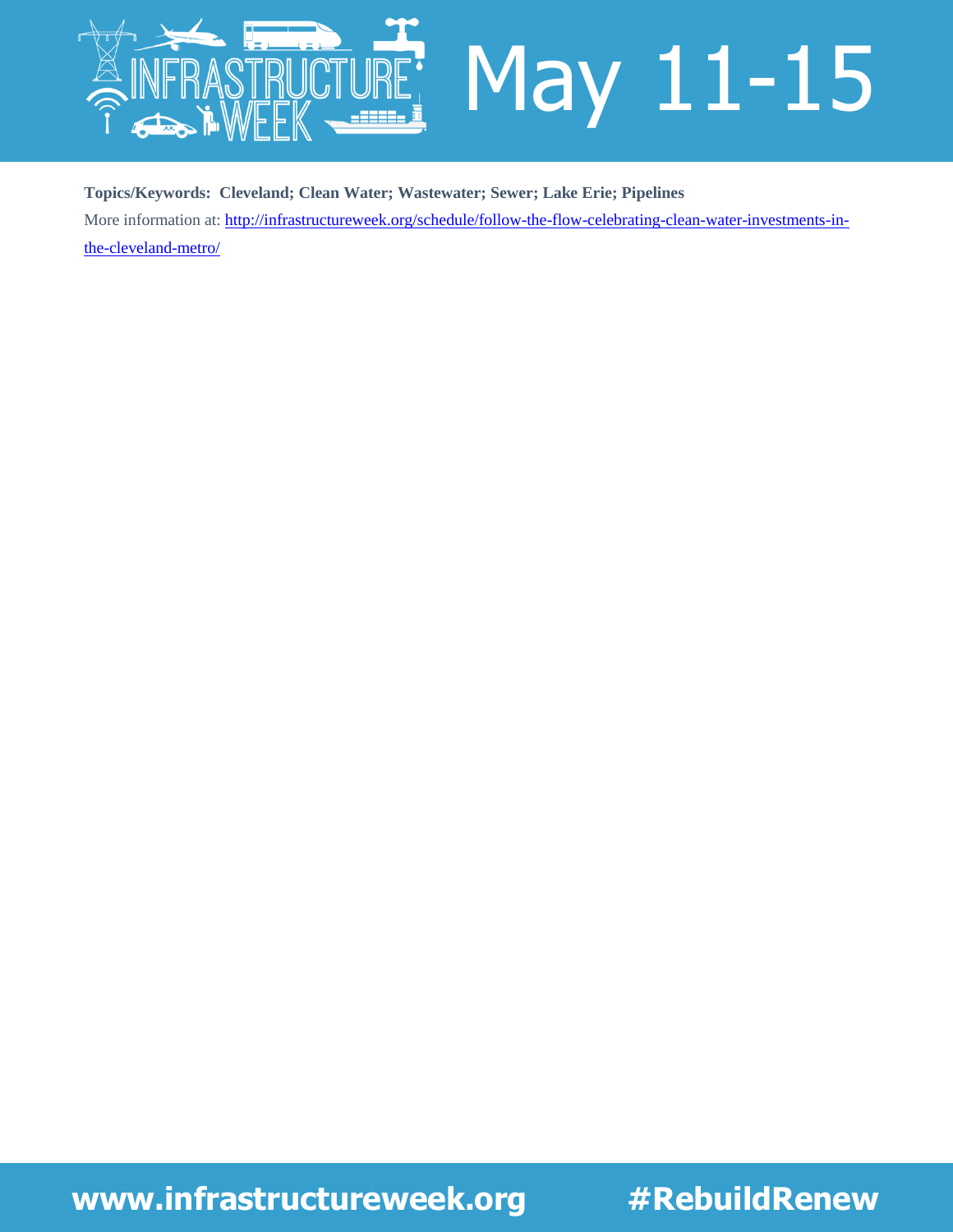

# **Tuesday, May 12th, 2015 - Washington, D.C. Events**

9:00 a.m. – 12:30p.m.

### **[Rethinking Infrastructure Approvals](http://infrastructureweek.org/schedule/event-new-7/)**

**Hosts:** Common Good, Bipartisan Policy Center, National Association of Manufacturers, and Covington and Burling LLP

#### **Key Speakers:**

- **Robyn M. Boerstling**, National Association of Manufacturers
- **Clarke Bruno**, Anbaric Transmission
- **Shawn Denstedt Q.C.**, Osler, Hoskin & Harcourt (Canada)
- **Donald Elliott**, Covington & Burling; formerly of EPA
- Patrick J. Foye, The Port Authority of New York and New Jersey
- Gary S. Guzy, Covington & Burling; formerly of CEQ and EPA
- Philip K. Howard, Common Good
- **Kelly S. Huffman**, Poseidon Water
- Deron Lovaas, Natural Resources Defense Council
- **Nick A. Malyshev***,* OECD
- **Diana C. Mendes**, AECOM
- **Joann Papageorgis**, The Port Authority of New York and New Jersey
- **John D. Porcari**, Parsons Brinckerhoff; formerly of the U.S. Department of Transportation
- **Nikki Rudnick**, Bipartisan Policy Center
- Mark R. Tercek, The Nature Conservancy

**Topics/Keywords: Economy; Growth; Bridges; Tunnels; Roads; Transit; Rails; Ports; Airports; Water;** 

**Energy; Environment; Regulatory Barriers; Best Practices**

More information at[: http://infrastructureweek.org/schedule/event-new-7/](http://infrastructureweek.org/schedule/event-new-7/)

10:30 a.m. - 2:30 p.m.

#### **[Public Private Partnership: Building on 20 Years of Experience](http://infrastructureweek.org/schedule/public-private-partnership-building-on-20-years-of-experience/)**

**Host: Center for Transportation Public-Private Partnership Policy Key Speakers:**

- **Delegate Tom Rust**, Virginia House of Delegates; Chairman, Committee on Transportation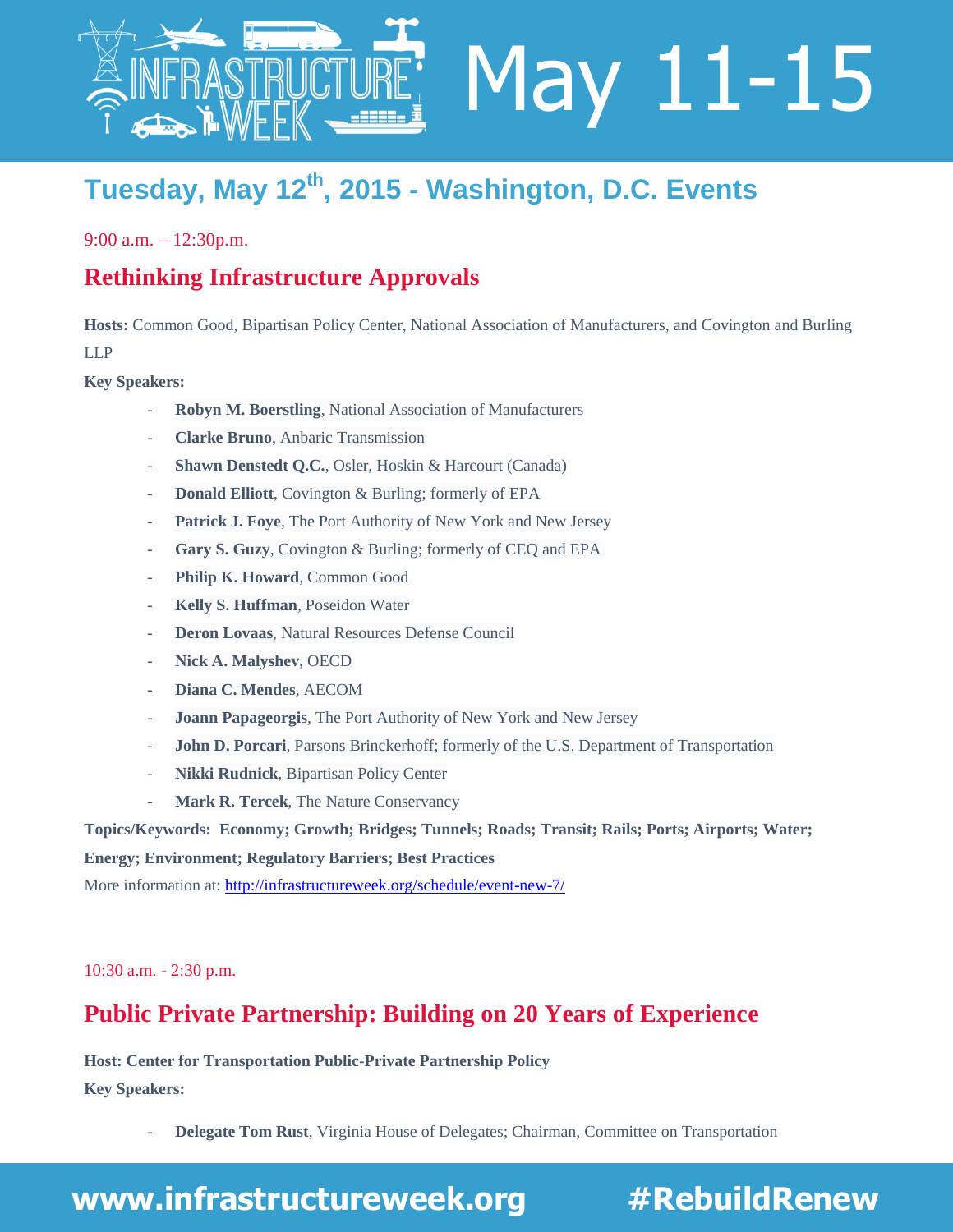

- **Douglas Koelemay**, Director, Virginia Office of Public-Private Partnerships
- Jennifer Aument, Transurban, Group General Manager North America
- Pierce Homer, Moffatt & Nichol, former VA Secretary of Transportation
- **Judah Gluckman**, Deputy Director, DC Office of Policy and Legislation
- **Bryan Kendro** (alt. Dale Whitmer), Pennsylvania Office of Policy and Public-Private Partnerships
- Janet Kavinoky, Executive Director of Transportation and Infrastructure, US Chamber of Commerce
- **Richard Fierce**, Senior VP, Fluor; President, Association for the Improvement of American Infrastructure

**Topics/Keywords: Public Private Partnerships (P3); Financing; Investment; Private Sector; Public Sector; Transportation; State; Local; National; Lessons Learned; Roads; Rails; Transit Ways** More information at: [https://eventbrite.com/event/16320327539/.](https://eventbrite.com/event/16320327539/?utm_source=eb_email&utm_medium=email&utm_campaign=new_event_email&utm_term=eventurl_text)

#### 12:45 p.m. - 4:30 p.m.

#### **[National Infrastructure Challenges, State & Local Solutions](http://infrastructureweek.org/schedule/state-local-solutions-to-national-challenges/)**

**Hosts:** McGraw Hill Financial Global Institute and Bipartisan Policy Center **Key Speakers:**

**Topics/Keywords: Private Capital; Investment; Private Sector; Public Sector; State; Local; National; Funding; Financing; Economic Development; Job Creation** More information at[: http://infrastructureweek.org/schedule/state-local-solutions-to-national-challenges/](http://infrastructureweek.org/schedule/state-local-solutions-to-national-challenges/)

#### 5:30 p.m. - 6:30 p.m.

-

-

## **[Tuesdays at APA: Linking Communities Together Through Innovative](http://infrastructureweek.org/schedule/tuesdays-at-apa-metropolitan-planning-to-solve-community-infrastructure-challenges/)  [Regional Transportation Planning](http://infrastructureweek.org/schedule/tuesdays-at-apa-metropolitan-planning-to-solve-community-infrastructure-challenges/)**

**Host:** The American Planning Association **Key Speakers:** 

**Topics/Keywords: Community; Transportation; Regional Planning; Investment; Funding; Financing; Metropolitan Planning Organization** More information at[: http://infrastructureweek.org/schedule/tuesdays-at-apa-metropolitan-planning-to-solve](http://infrastructureweek.org/schedule/tuesdays-at-apa-metropolitan-planning-to-solve-community-infrastructure-challenges/)[community-infrastructure-challenges/](http://infrastructureweek.org/schedule/tuesdays-at-apa-metropolitan-planning-to-solve-community-infrastructure-challenges/)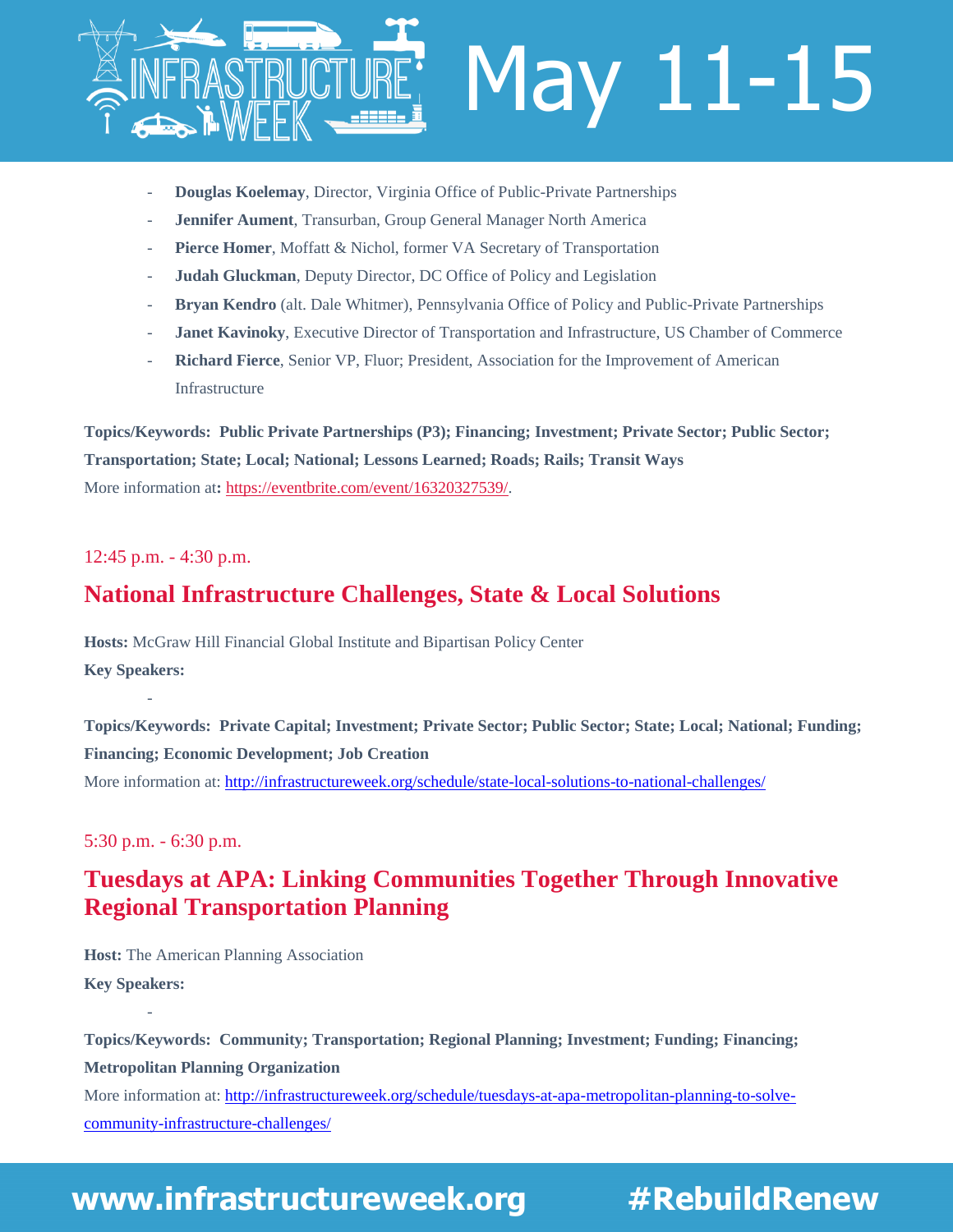

# **Tuesday, May 12th, 2015 – Around America Events**

8:45 a.m. - 12:00 p.m. EDT

#### **[Engineers and Land Surveyors Day at the Massachusetts State House](http://infrastructureweek.org/schedule/engineers-and-land-surveyors-day-at-the-massachusetts-state-house/)**

May 11-15

#### **Boston, MA**

-

**Hosts:** American Society of Civil Engineers, American Council of Engineering Companies of Massachusetts, Boston Society of Civil Engineers, Massachusetts Association of Land Surveyors and Civil Engineers **Key Speakers:** 

**Topics/Keywords: Massachusetts; State Legislature; Financing; Funding; Investment; Private Sector; Public Sector; Economic Competitiveness**

More information at[: http://infrastructureweek.org/schedule/engineers-and-land-surveyors-day-at-the-massachusetts](http://infrastructureweek.org/schedule/engineers-and-land-surveyors-day-at-the-massachusetts-state-house/)[state-house/](http://infrastructureweek.org/schedule/engineers-and-land-surveyors-day-at-the-massachusetts-state-house/)

2:00 p.m. - 3:00 p.m. EDT

## **[Free Webinar: Innovative, Cost-Effective Options for Short Span Steel](http://infrastructureweek.org/schedule/free-webinar-innovative-cost-effective-options-for-short-span-steel-bridge-design/)  [Bridge Design](http://infrastructureweek.org/schedule/free-webinar-innovative-cost-effective-options-for-short-span-steel-bridge-design/)**

Host: American Iron and Steel Institute

More information at[: http://infrastructureweek.org/schedule/free-webinar-innovative-cost-effective-options-for-short](http://infrastructureweek.org/schedule/free-webinar-innovative-cost-effective-options-for-short-span-steel-bridge-design/)[span-steel-bridge-design/](http://infrastructureweek.org/schedule/free-webinar-innovative-cost-effective-options-for-short-span-steel-bridge-design/)

#### **TBD**

## **[Follow the Flow: Celebrating Clean Water Investments in the Cleveland](http://infrastructureweek.org/schedule/follow-the-flow-celebrating-clean-water-investments-in-the-cleveland-metro/)  [Metro](http://infrastructureweek.org/schedule/follow-the-flow-celebrating-clean-water-investments-in-the-cleveland-metro/)**

#### **Cleveland, OH**

-

**Hosts:** Northeast Ohio Regional Sewer District and the Value of Water Coalition **Key Speakers:**

**Topics/Keywords: Cleveland; Clean Water; Wastewater; Sewer; Lake Erie; Pipelines** More information at[: http://infrastructureweek.org/schedule/follow-the-flow-celebrating-clean-water-investments-in](http://infrastructureweek.org/schedule/follow-the-flow-celebrating-clean-water-investments-in-the-cleveland-metro/)[the-cleveland-metro/](http://infrastructureweek.org/schedule/follow-the-flow-celebrating-clean-water-investments-in-the-cleveland-metro/)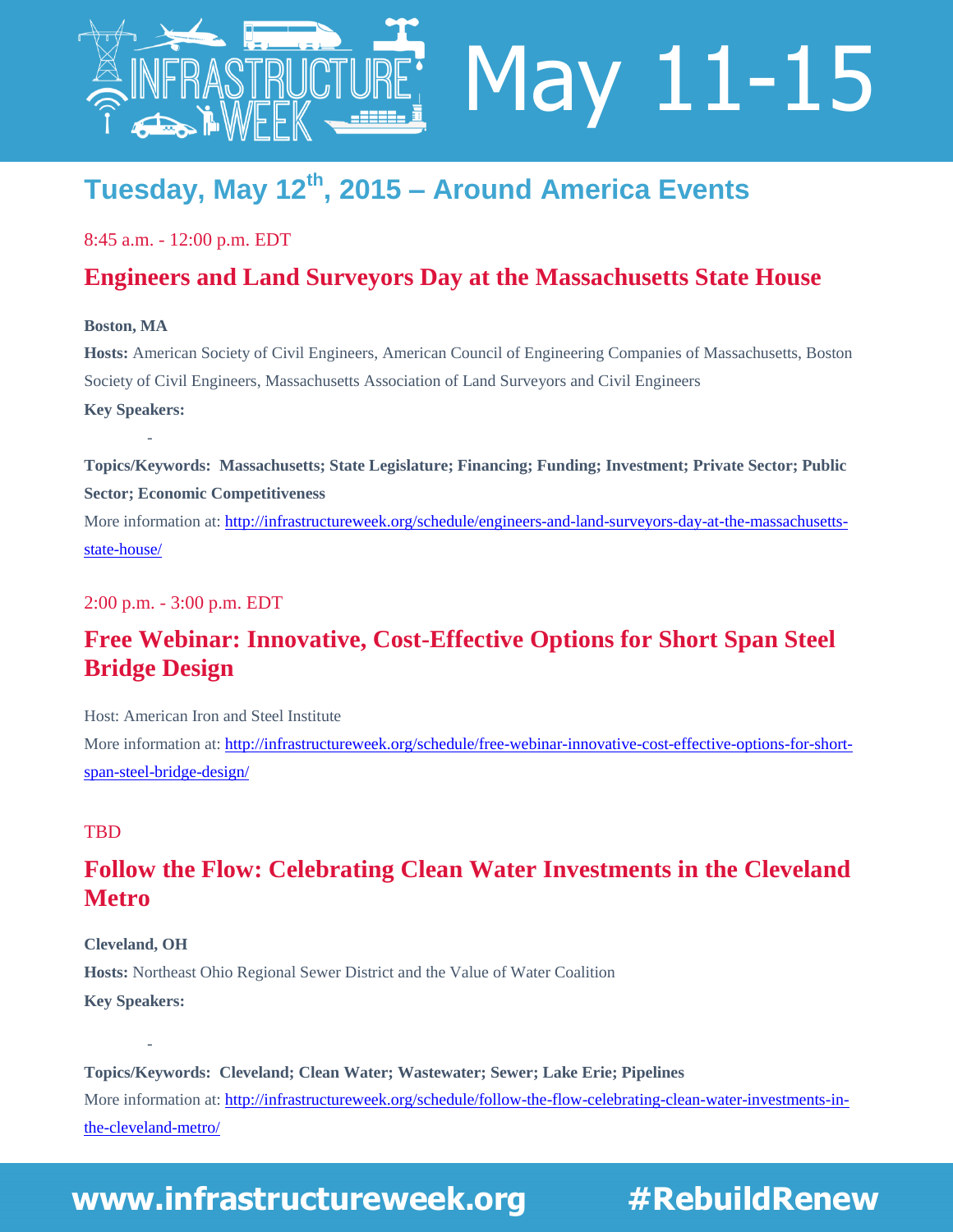

# **Wednesday, May 13th, 2015 - Washington, D.C. Events**

May 11-15

9:00 a.m. - 10:00 a.m.

#### **[Infrastructure Advocacy Day Kickoff and Press Event](http://infrastructureweek.org/schedule/event-schedule-3/)**

**Hosts:** The Infrastructure Week Steering Committee (AFL-CIO, American Society of Civil Engineers, Brookings Institution Metropolitan Policy Program, Building America's Future, National Association of Manufacturers, U.S. Chamber of Commerce)

**Key Speakers:** 

- The Honorable Ray LaHood, Former Secretary of Transportation and Co-Chair, Building America's Future
- **Mr. Jay Timmons**, President and CEO, National Association of Manufacturers
- **Mr. Terry O'Sullivan**, General President, Laborer's International Union of North America

**Topics/Keywords: Business; Labor; Economic Competiveness; Academia; Investment; Private Sector;** 

**Financing; Public Sector; Funding**

More information at[: http://infrastructureweek.org/schedule/event-schedule-3/](http://infrastructureweek.org/schedule/event-schedule-3/)

9:00 a.m. - 11:00 a.m.

#### **[Metropolitan Washington Infrastructure Financing Workshop](http://infrastructureweek.org/schedule/metrpolitan-washington-infrastructure-financing-workshop/)**

**Host:** Metropolitan Washington Council of Governments

**Key Speakers:**

- **Dr. Shalini Vajjhala**, Founder and CEO Re:focus Partners

**Topics/Keywords: Maryland: District of Columbia: Virginia: Transportation; Water; Energy;Investment;** 

**Private Sector; Financing; Public Sector; Funding**

More information at: [http://infrastructureweek.org/schedule/metrpolitan-washington-infrastructure-financing](http://infrastructureweek.org/schedule/metrpolitan-washington-infrastructure-financing-workshop/)[workshop/](http://infrastructureweek.org/schedule/metrpolitan-washington-infrastructure-financing-workshop/)

10:00 a.m. - 4:00 p.m.

#### **[Infrastructure Advocacy Day](http://infrastructureweek.org/schedule/event-schedule-5/)**

Hosted by the Infrastructure Week Steering Committee in partnership with K&L Gates More information at[: http://infrastructureweek.org/schedule/event-schedule-5/](http://infrastructureweek.org/schedule/event-schedule-5/)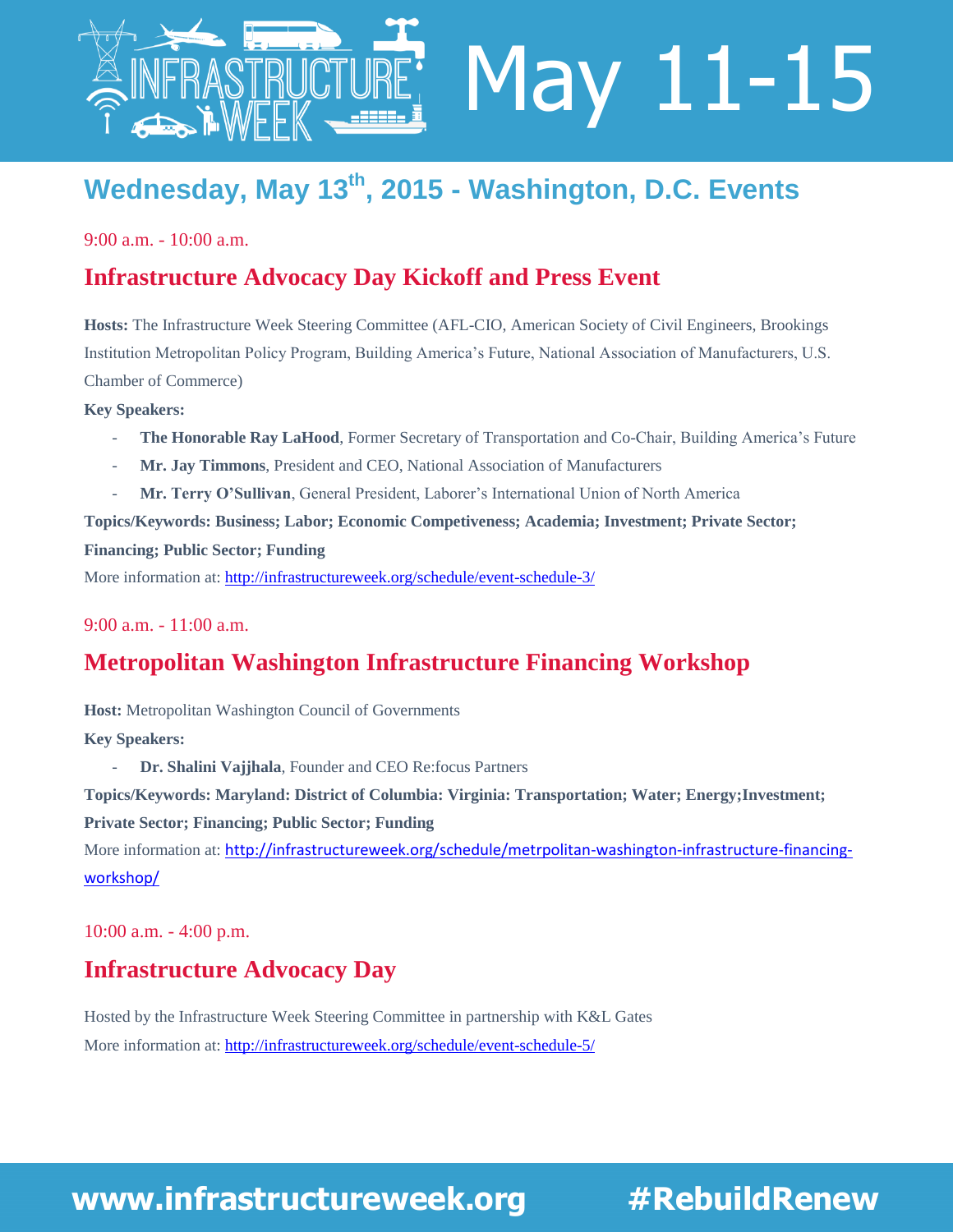

 $11:00$  a.m.  $-12:00$  p.m.

## **Virtual Town Hall: America on the Move: Intelligent Infrastructure**

**Host:** Bloomberg Government More information at: COMING SOON

#### 1:00 P.M. – 2:00 P.M.

#### **[Mayors Press Event](http://infrastructureweek.org/schedule/metrpolitan-washington-infrastructure-financing-workshop/)**

**Hosts:** U.S. Conference of Mayors, National League of Cities, Local Progress More information at:

MID-DAY TBD

## **[APTA](http://infrastructureweek.org/schedule/metrpolitan-washington-infrastructure-financing-workshop/) Policy Luncheon on Capitol Hill**

**Host:** American Public Transit Association More information at: **TBD**

# **Wednesday, May 13th, 2015 – Around America Events**

8:00 a.m. - 1:30 p.m. CDT

#### **[Broke, Broken, and Out of Time](http://infrastructureweek.org/schedule/brookings-metropolitan-policy-program-and-the-metropolitan-planning-council-present/)**

**Chicago, IL**

**Hosts:** Brookings Institution Metropolitan Policy Program, The Metropolitan Planning Council

**Key Speakers:**

- **Randy Blankenhorn,** Secretary, Illinois Department of Transportation
- John Porcari, Senior Vice President and National Director of Strategic Consulting, Parsons Brinckerhoff
- **Rob Puentes,** Senior Fellow, Brookings Institute
- Peter Skosey (moderator), Executive Vice President, Metropolitan Planning Council
- **Susan Hedman,** Administrator, US EPA Region 5
- David Stoneback, Director of Utilities, City of Evanston
- **Alexander Quinn,** Director of Sustainable Economics, AECOM
- **Radhika Fox** (moderator), Director, Value of Water Coalition
- Rachel Cortez, Vice President at Moody's
- **Divya Shah,** Director of Transaction Finance, Infrastructure Ontario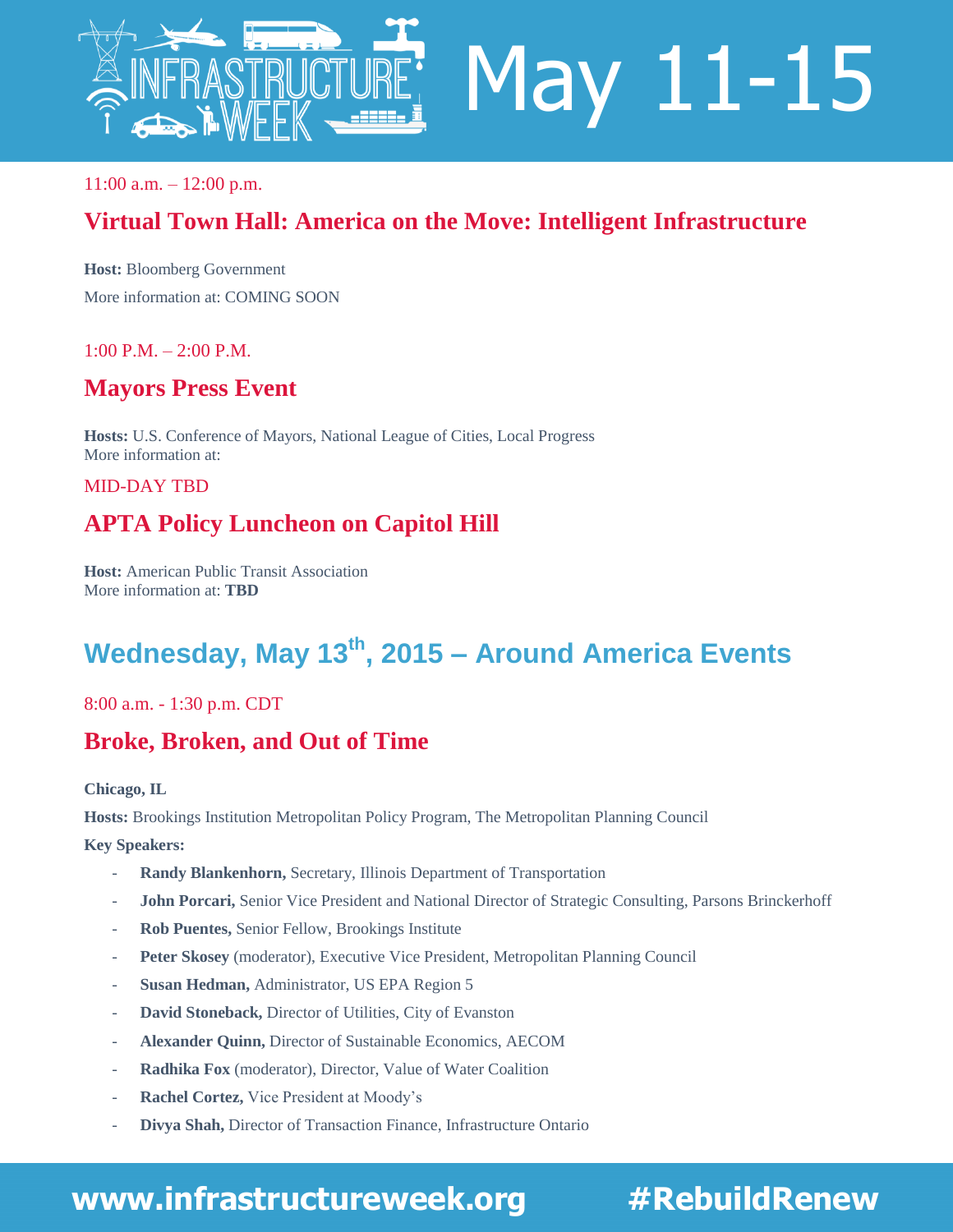

- Kendra York, former Director of Indiana Finance Authority
- George Bilicic (moderator), MPC Board Member; Global Head of Power, Energy & Infrastructure, Lazard

**Topics/Keywords: Chicago; Illinois; Policy; Water; Transit; Roads; Business; Labor; Economic Competiveness; Academia; Investment; Private Sector; Financing; Public Sector; Funding** More information at[: http://infrastructureweek.org/schedule/brookings-metropolitan-policy-program-and-the](http://infrastructureweek.org/schedule/brookings-metropolitan-policy-program-and-the-metropolitan-planning-council-present/)[metropolitan-planning-council-present/](http://infrastructureweek.org/schedule/brookings-metropolitan-policy-program-and-the-metropolitan-planning-council-present/)

#### 3:00 p.m. - 4:30 p.m. EDT

#### **[Pittsburgh on the Move](http://infrastructureweek.org/schedule/pittsburgh-on-the-move/)**

#### **Pittsburgh, PA**

**Hosts:** American Society of Civil Engineers, Building America's Future, Allegheny Conference on Community Development, Carnegie Mellon University, University of Pittsburgh Institute of Politics, Traffic 21 **Key Speakers:**

- Leslie Richards, Acting Secretary, Pennsylvania Department of Transportation
- **Governor Ed Rendell**, Co-Chair, Building America's Future | Former Governor of Pennsylvania

**Topics/Keywords: Pittsburgh; Pennsylvania; Technology; Innovation; Transportation; Business; Labor; Economic Competiveness; Academia; Investment; Private Sector; Financing; Public Sector; Funding** More information at[: http://infrastructureweek.org/schedule/pittsburgh-on-the-move/](http://infrastructureweek.org/schedule/pittsburgh-on-the-move/)

#### **TBD**

#### **[Follow the Flow: Celebrating Clean Water Investments in the Cleveland](http://infrastructureweek.org/schedule/follow-the-flow-celebrating-clean-water-investments-in-the-cleveland-metro/)  [Metro](http://infrastructureweek.org/schedule/follow-the-flow-celebrating-clean-water-investments-in-the-cleveland-metro/)**

#### **Cleveland, OH**

-

**Hosts:** Northeast Ohio Regional Sewer District and the Value of Water Coalition **Key Speakers:**

**Topics/Keywords: Cleveland; Clean Water; Wastewater; Sewer; Lake Erie; Pipelines** More information at[: http://infrastructureweek.org/schedule/follow-the-flow-celebrating-clean-water-investments-in](http://infrastructureweek.org/schedule/follow-the-flow-celebrating-clean-water-investments-in-the-cleveland-metro/)[the-cleveland-metro/](http://infrastructureweek.org/schedule/follow-the-flow-celebrating-clean-water-investments-in-the-cleveland-metro/)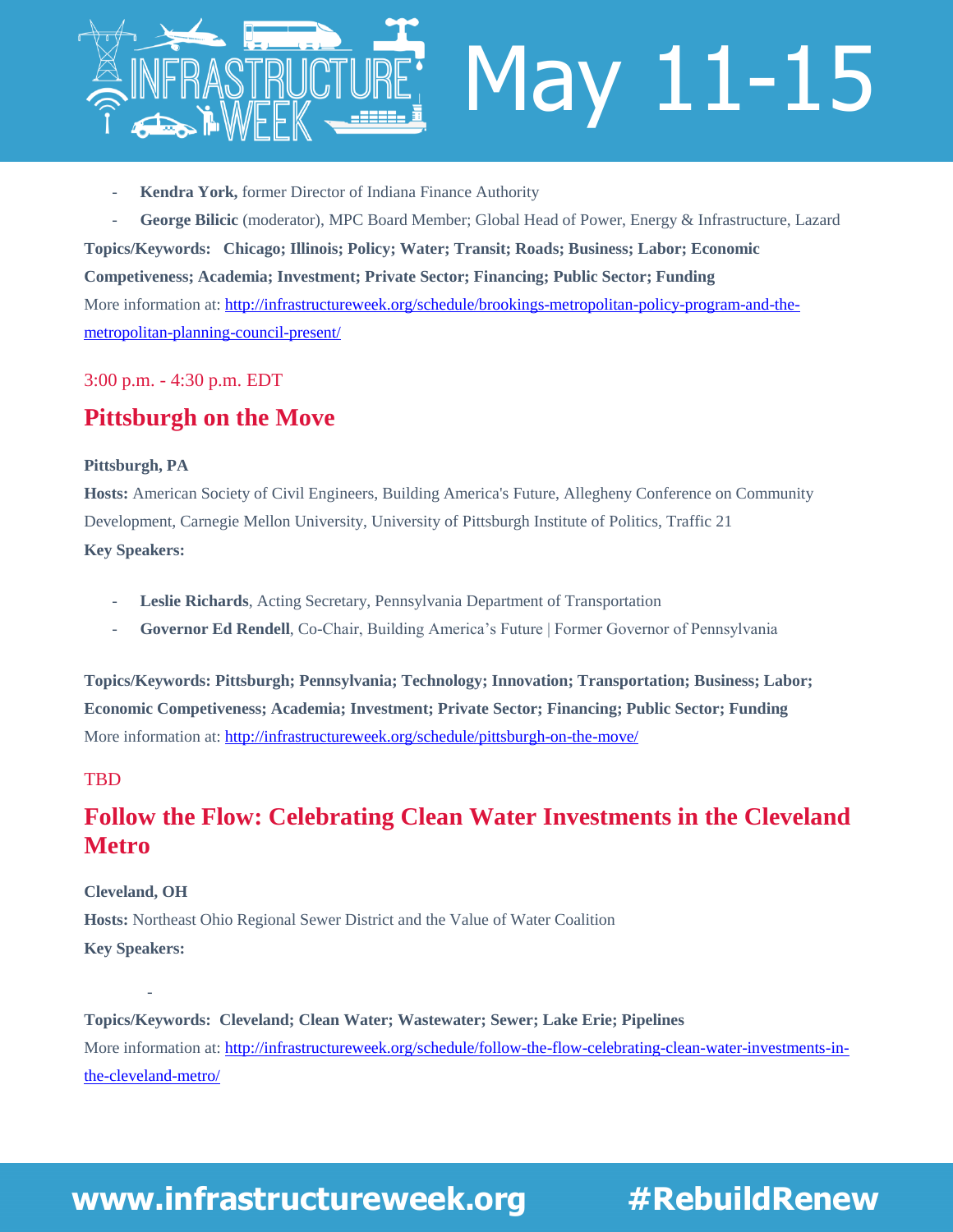

# **Thursday, May 14th, 2015 - Washington, D.C. Events**

8:30 a.m. - 11:30 a.m.

#### **[Transportation Funding and the Future of the Highway Trust Fund](http://infrastructureweek.org/schedule/transportation-funding-and-the-future-of-the-highway-trust-fund/)**

May 11-15

**Hosts:** The Eno Center for Transportation, the American Action Forum, and the Center for American Progress **Key Speakers:** 

- **Doug Holtz-Eakin,** President, American Action Forum
- Meaghan Muldoon, Senior Advisory to the Secretary, U.S. Treasury
- **Jeff Davis, Senior Fellow, Eno Center for Transportation**
- **Rob Atkinson,** Founder and President, Information Technology and Innovation Foundation

**Topics/Keywords: User Fees; Sustainable Revenues; Economic Competiveness; Investment; Private Sector; Financing; Public Sector; Funding**

More information at[: http://infrastructureweek.org/schedule/transportation-funding-and-the-future-of-the-highway](http://infrastructureweek.org/schedule/transportation-funding-and-the-future-of-the-highway-trust-fund/)[trust-fund/](http://infrastructureweek.org/schedule/transportation-funding-and-the-future-of-the-highway-trust-fund/)

8:30 a.m. - 11:30 a.m.

## **The Next Infrastructure Challenge: Connecting to a Clean, Reliable and Affordable Energy Future**

**Hosts:** America's Natural Gas Alliance **Key Speakers:** 

**Topics/Keywords: Natural Gas; Pipelines; Energy; Domestic; Clean Energy; Policy; Business; Economic Competiveness; Investment; Private Sector; Financing; Public Sector; Funding** More information at: [http://infrastructureweek.org/schedule/the-next-infrastructure-challenge-connecting-to-a](http://infrastructureweek.org/schedule/the-next-infrastructure-challenge-connecting-to-a-clean-reliable-and-affordable-energy-future/)[clean-reliable-and-affordable-energy-future/](http://infrastructureweek.org/schedule/the-next-infrastructure-challenge-connecting-to-a-clean-reliable-and-affordable-energy-future/)

9:30 a.m. - 11:00 a.m.

#### **Thinking Beyond the Runway: A Look at How Airports Help Our Economy Take Off**

**Hosts:** Airports Council International – North America

**Key Speakers:** 

-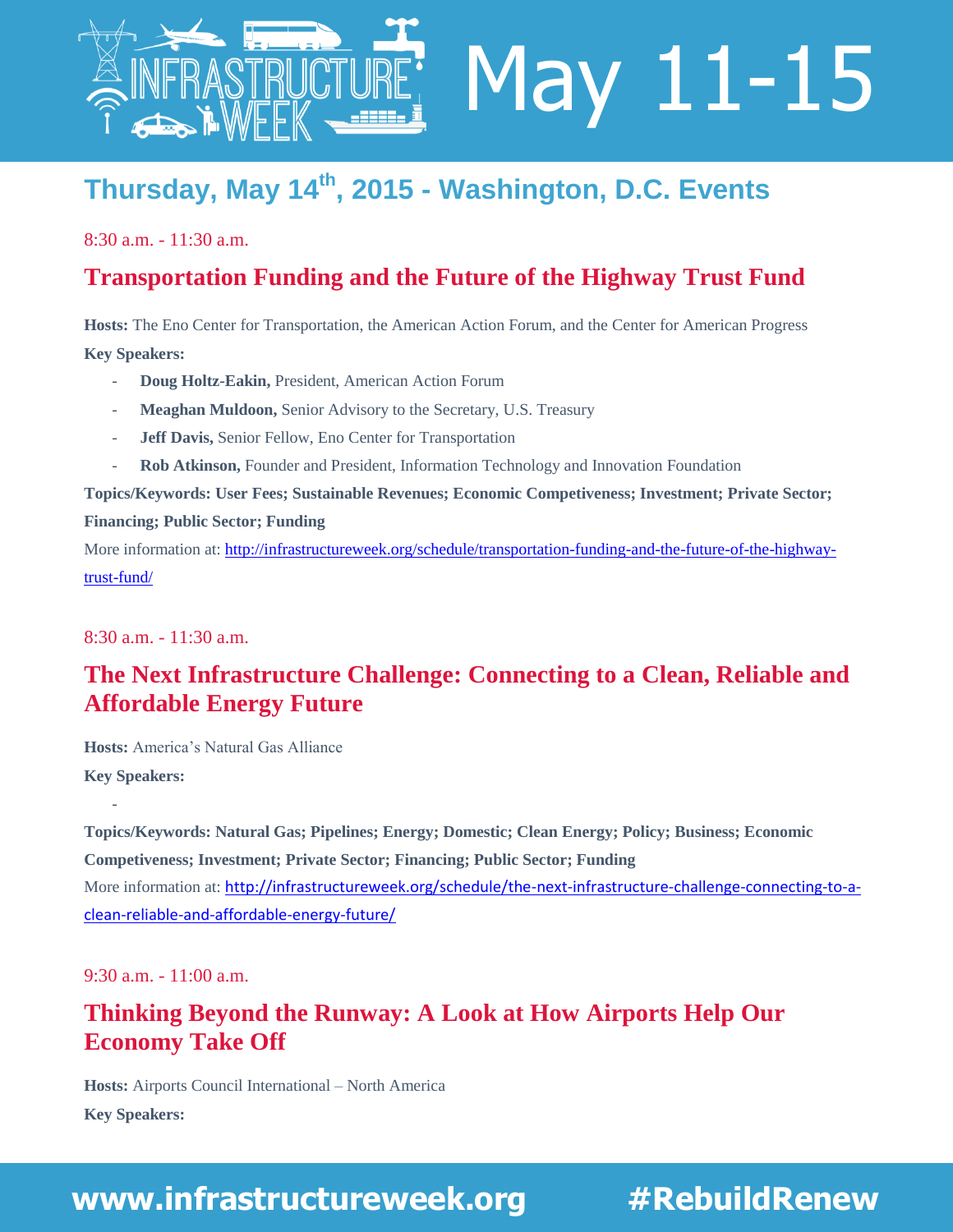

- **Kevin M. Burke**, President and CEO, ACI-NA (Moderator)
- Lawson Bader, President, Competitive Enterprise Institute
- Peter Ruane, President and CEO, American Road and Transportation Builders Association
- **T.J. Schulz, President,** Airport Consultants Council

#### **Topics/Keywords: Aviation; Airport Infrastructure; FAA; Policy; Business; Labor; Economic Competiveness; Investment; Private Sector; Financing; Public Sector; Funding**

More information at: [http://infrastructureweek.org/schedule/thinking-beyond-the-runway-a-look-at-how](http://infrastructureweek.org/schedule/thinking-beyond-the-runway-a-look-at-how-airports-help-our-economy-take-off/)[airports-help-our-economy-take-off/](http://infrastructureweek.org/schedule/thinking-beyond-the-runway-a-look-at-how-airports-help-our-economy-take-off/)

#### 9:00 a.m. - 3:00 p.m.

## **[1776 Challenge Festival: Cities and Transportation Conference –](http://infrastructureweek.org/schedule/1776-challenge-festival-cities-and-transportation-conference-civic-tech-on-the-rise/) Civic [Tech on the Rise](http://infrastructureweek.org/schedule/1776-challenge-festival-cities-and-transportation-conference-civic-tech-on-the-rise/)**

#### **Host:** 1776

**Key Speakers:** 

- **Emily Badger, Urban Policy Reporter, Washington Post**
- **Jennifer Bradley, Fellow and Senior Advisor, Brookings Metropolitan Policy Program**
- **Rose Broome, Founder, HandUp**
- **Emily Badger, Urban Policy Reporter, Washington Post**
- **Jennifer Bradley, Fellow and Senior Advisor, Brookings Metropolitan Policy Program**
- **Rose Broome, Founder, HandUp**
- **Emily Badger, Urban Policy Reporter, Washington Post**
- **Jennifer Bradley, Fellow and Senior Advisor, Brookings Metropolitan Policy Program**
- **Rose Broome, Founder, HandUp**

**Topics/Keywords: Innovation; Technology; Autonomous Vehicles; High Speed Rail; Entrepreneurs; Smart City; Business; Labor; Economic Competiveness; Academia; Investment; Private Sector; Financing; Public Sector; Funding; Academia**

More information at[: http://infrastructureweek.org/schedule/1776-challenge-festival-cities-and-transportation](http://infrastructureweek.org/schedule/1776-challenge-festival-cities-and-transportation-conference-civic-tech-on-the-rise/)[conference-civic-tech-on-the-rise/](http://infrastructureweek.org/schedule/1776-challenge-festival-cities-and-transportation-conference-civic-tech-on-the-rise/)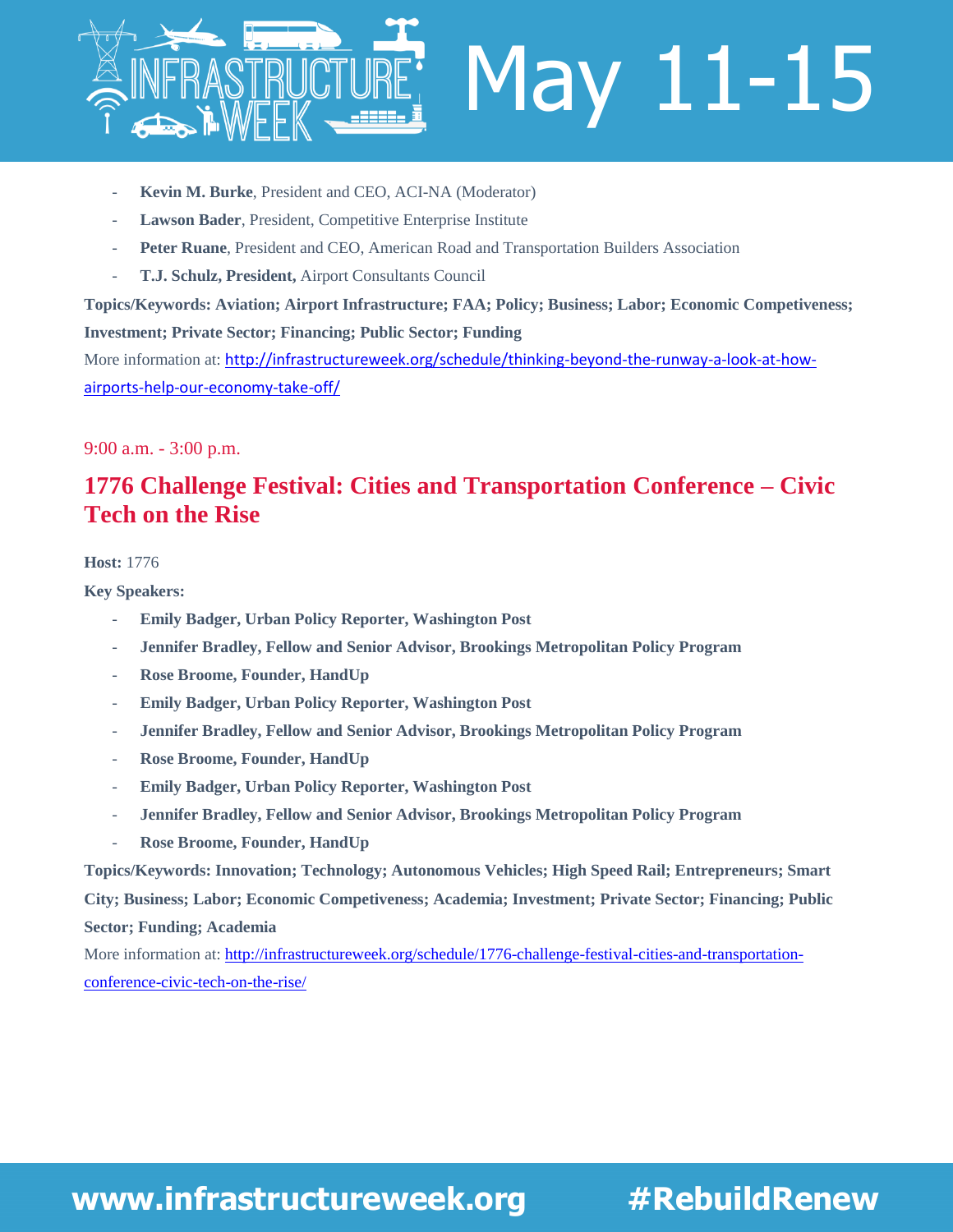

10:00 a.m. - 12:00 p.m.

## **Long-Term Transportation Funding: Imperative to US Competitiveness and Leadership in the Global Marketplace**

**Hosts:** The Council on Competitiveness and Squire Patton Boggs **Key Speakers:** 

**Topics/Keywords: Global Marketplace; Business; Labor; Economic Competiveness; Investment; Private Sector; Financing; Public Sector; Funding** More information at: [http://infrastructureweek.org/schedule/long-term-transportation-funding-imperative-to](http://infrastructureweek.org/schedule/long-term-transportation-funding-imperative-to-us-competitiveness-and-leadership-in-the-global-marketplace/)[us-competitiveness-and-leadership-in-the-global-marketplace/](http://infrastructureweek.org/schedule/long-term-transportation-funding-imperative-to-us-competitiveness-and-leadership-in-the-global-marketplace/)

4:00 p.m. - 7:00 p.m.

-

## **[1776 Challenge Cup Cities and Transportation Semi-finals](http://infrastructureweek.org/schedule/1776-challenge-cup-cities-and-transportation-semi-finals/)**

**Host:** 1776 More information at[: http://infrastructureweek.org/schedule/1776-challenge-cup-cities-and-transportation-semi-finals/](http://infrastructureweek.org/schedule/1776-challenge-cup-cities-and-transportation-semi-finals/)

5:30 p.m. - 8:00 p.m.

## **[Infrastructure Week Reception](http://infrastructureweek.org/schedule/infrastructure-week-reception-and-gala/)**

**Hosts:** The Infrastructure Week Steering Committee and 1776 More information at[: http://infrastructureweek.org/schedule/infrastructure-week-reception-and-gala/](http://infrastructureweek.org/schedule/infrastructure-week-reception-and-gala/)

8:00 p.m. - 10:00 p.m.

# **[1776 Challenge Festival Transportation and Cities Gala](http://infrastructureweek.org/schedule/1776-transportation-and-cities-gala/)**

**Host: 1776**

More information at[: http://infrastructureweek.org/schedule/1776-transportation-and-cities-gala/](http://infrastructureweek.org/schedule/1776-transportation-and-cities-gala/)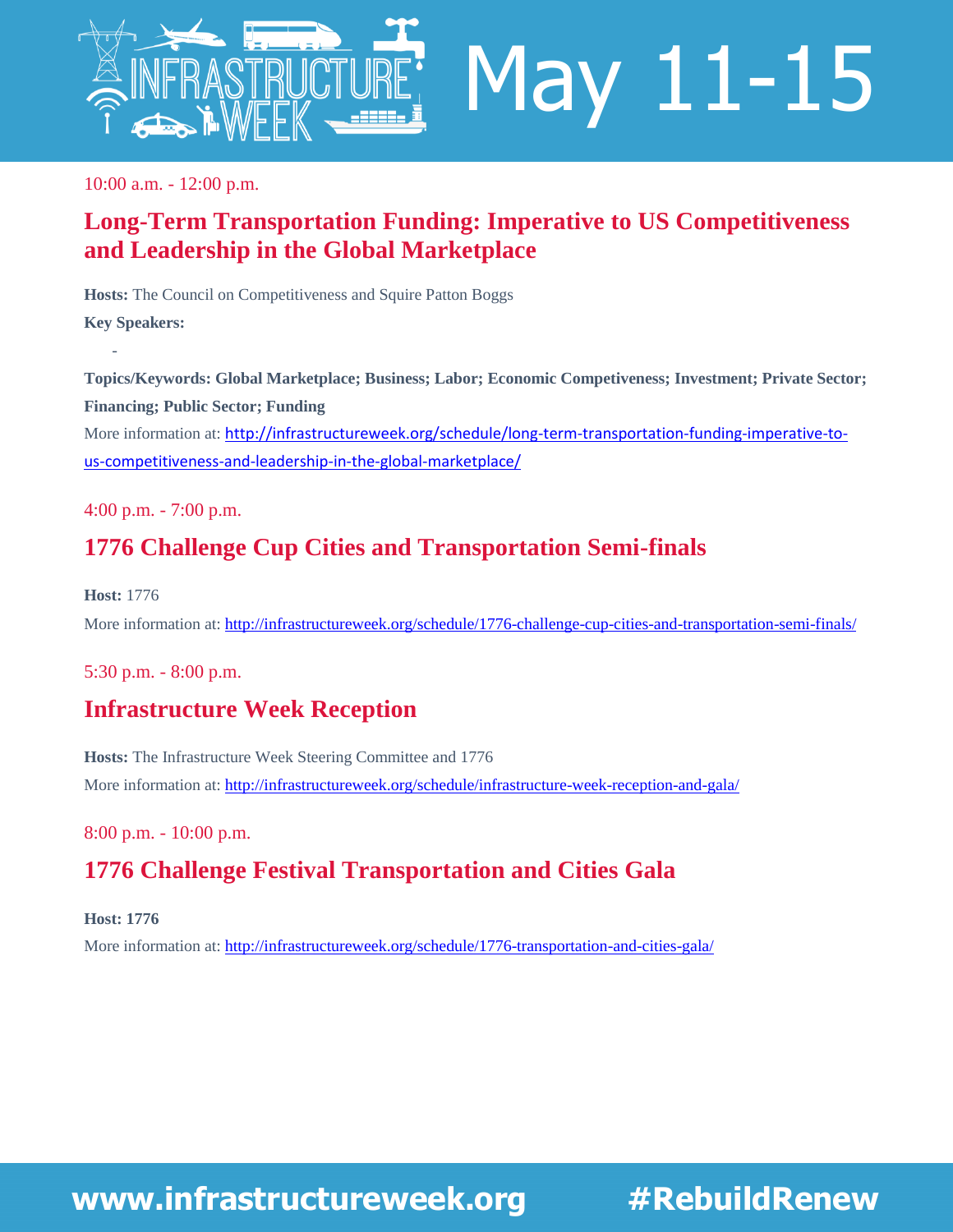

# **Thursday, May 14th, 2015 – Around America Events**

7:30 a.m. - 9:30 a.m. PDT

#### **[9th Annual SFPUC Construction Contractors Breakfast](http://infrastructureweek.org/schedule/san-francisco-ca-9th-annual-sfpuc-construction-contractors-breakfast/)**

**Hosts:** San Francisco Public Utilities Commission and the Value of Water Coalition

More at:<http://infrastructureweek.org/schedule/san-francisco-ca-9th-annual-sfpuc-construction-contractors-breakfast/>

May 11-15

8:00 a.m. - 10:00 a.m. EDT

## **[What is the Value of Water? The Pennsylvania Story](http://infrastructureweek.org/schedule/what-is-the-value-of-water-the-pennsylvania-story/)**

#### **Philadelphia, PA**

**Hosts:** Philadelphia Water, the Economy League of Greater Philadelphia, American Water, and the Value of Water Coalition with media host WHYY, Inc.

#### **Key Speakers:**

- **-** Bill Marrazzo, Chief Executive Officer and President, WHYY, Inc.
- **-** Radhika Fox, Director, Value of Water Coalition
- **-** Howard Neukrug, Commissioner, Philadelphia Water Department
- **-** Robert Puentes, Senior Fellow, Brookings Metropolitan Policy Program
- **-** Aldie Warnock, Senior Vice President of External Affairs, Communications and Public Policy, American Water
- **-** Steven Wray, Executive Director, Economy League of Greater Philadelphia
- **-** Beverly Coleman- Assistant Vice President for Community Relations and Economic Development, Temple University

More at: <http://infrastructureweek.org/schedule/what-is-the-value-of-water-the-pennsylvania-story/>

#### 9:00 a.m. - 12:00 p.m. CDT

#### **[Infrastructure Delivers More Than You Think: Tour Port NOLA](http://infrastructureweek.org/schedule/port-infrastructure-delivers-more-than-you-think/)**

**New Orleans, LA**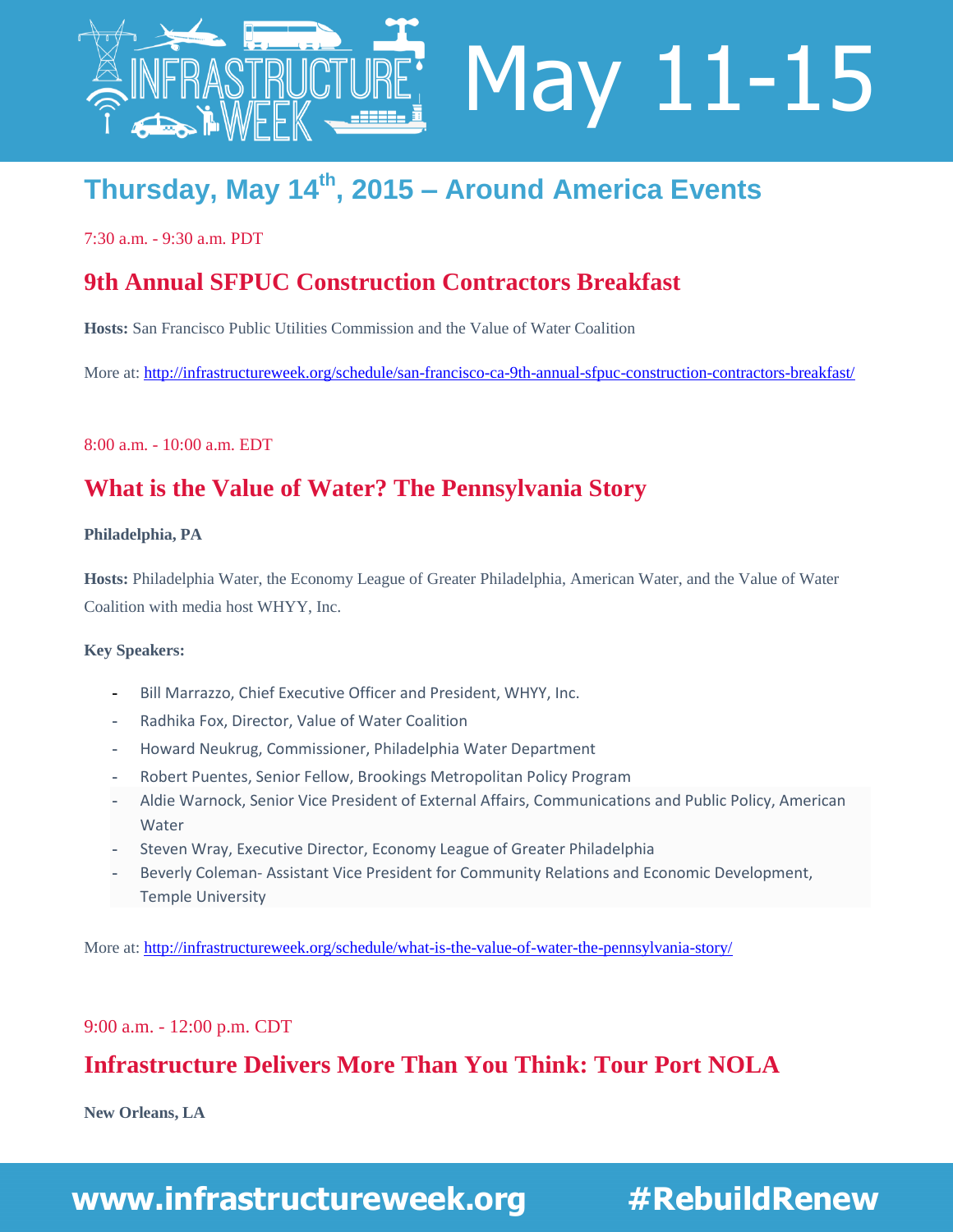

**Hosts:** Port of New Orleans (Port NOLA), American Association of Port Authorities, American Society of Civil Engineers

**Key Speakers:** 

-

**Topics/Keywords: Ports; Commerce; Imports; Exports; Business; Labor; Economic Competiveness; Investment; Private Sector; Financing; Public Sector; Funding** More information at[: http://infrastructureweek.org/schedule/port-infrastructure-delivers-more-than-you-think/](http://infrastructureweek.org/schedule/port-infrastructure-delivers-more-than-you-think/)

#### 12:00 p.m. - 2:00 p.m. EDT

## **[NationSwell Council Luncheon: Rebuilding America's Infrastructure](http://infrastructureweek.org/schedule/1226-2/)**

**New York, NY Hosts:** The NationSwell Council and Building America's Future Key Speakers:

- **Governor Ed Rendell**, Co-Chair, Building America's Future More information at[: http://infrastructureweek.org/schedule/1226-2/](http://infrastructureweek.org/schedule/1226-2/)

12:00 p.m. - 1:00 p.m. EDT

## **[Webinar: Communicating Value to Consumers: Strategies for Water and](http://infrastructureweek.org/schedule/free-webinar-communicating-value-to-consumers-strategies-for-water-and-sewer-utilities/)  [Sewer Utilities](http://infrastructureweek.org/schedule/free-webinar-communicating-value-to-consumers-strategies-for-water-and-sewer-utilities/)**

**Host:** New Jersey Future

More information at [http://infrastructureweek.org/schedule/free-webinar-communicating-value-to-consumers](http://infrastructureweek.org/schedule/free-webinar-communicating-value-to-consumers-strategies-for-water-and-sewer-utilities/)[strategies-for-water-and-sewer-utilities/](http://infrastructureweek.org/schedule/free-webinar-communicating-value-to-consumers-strategies-for-water-and-sewer-utilities/)

#### 2:00 p.m. - 3:00 p.m. EDT

#### **[Webinar: Exploring Local Broadband Initiatives](http://infrastructureweek.org/schedule/webinar-exploring-local-broadband-initiatives/)**

**Hosts:** National League of Cities, National Association of Counties, and the National Association of Telecommunications Officers and Advisers More information at[: http://infrastructureweek.org/schedule/webinar-exploring-local-broadband-initiatives/](http://infrastructureweek.org/schedule/webinar-exploring-local-broadband-initiatives/)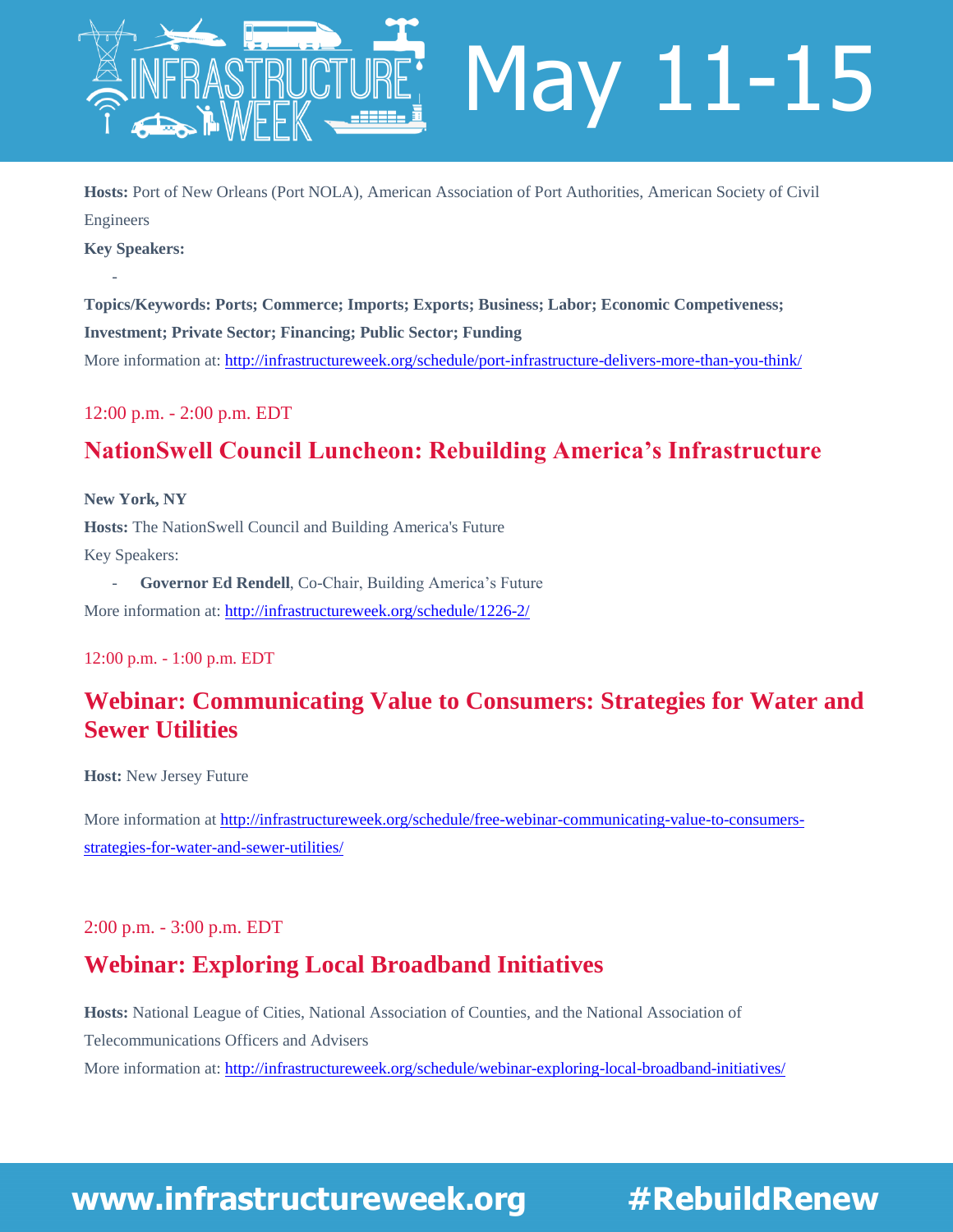

2:00 p.m. - 3:00 p.m. EDT

## **[Webinar: Eno P3 Technical Assistance Award Program](http://infrastructureweek.org/schedule/webinar-eno-p3-technical-assistance-award-program/)**

**Host:** The Eno Center for Transportation

More information at: <http://infrastructureweek.org/schedule/webinar-eno-p3-technical-assistance-award-program/>

12:00 p.m. - 1:00 p.m. EDT

#### **[Webinar: Communicating Value to Consumers: Strategies for Water and](http://infrastructureweek.org/schedule/free-webinar-communicating-value-to-consumers-strategies-for-water-and-sewer-utilities/)  [Sewer Utilities](http://infrastructureweek.org/schedule/free-webinar-communicating-value-to-consumers-strategies-for-water-and-sewer-utilities/)**

**Host:** New Jersey Future The webinar is free but because space is limited, registration is required. A recorded version of the webinar will be posted after the event.

More information at[: http://www.njfuture.org/cevents/webinars/webinar-communicating-value/#register](http://www.njfuture.org/cevents/webinars/webinar-communicating-value/#register)

#### **TBD**

### **[Follow the Flow: Celebrating Clean Water Investments in the Cleveland](http://infrastructureweek.org/schedule/follow-the-flow-celebrating-clean-water-investments-in-the-cleveland-metro/)  [Metro](http://infrastructureweek.org/schedule/follow-the-flow-celebrating-clean-water-investments-in-the-cleveland-metro/)**

**Cleveland, OH**

-

**Hosts:** Northeast Ohio Regional Sewer District and the Value of Water Coalition

**Key Speakers:**

**Topics/Keywords: Cleveland; Clean Water; Wastewater; Sewer; Lake Erie; Pipelines** More information at[: http://infrastructureweek.org/schedule/follow-the-flow-celebrating-clean-water-investments-in](http://infrastructureweek.org/schedule/follow-the-flow-celebrating-clean-water-investments-in-the-cleveland-metro/)[the-cleveland-metro/](http://infrastructureweek.org/schedule/follow-the-flow-celebrating-clean-water-investments-in-the-cleveland-metro/)

# **Friday, May 15th, 2015 - Washington, D.C. Events**

8:30 a.m. – 12:30 p.m.

#### **Building Resilience through New Financing Vehicles**

**Hosts:** Baker & McKenzie, The Ala Wai Watershed Partnership, CDOTS Development **Key Speakers:**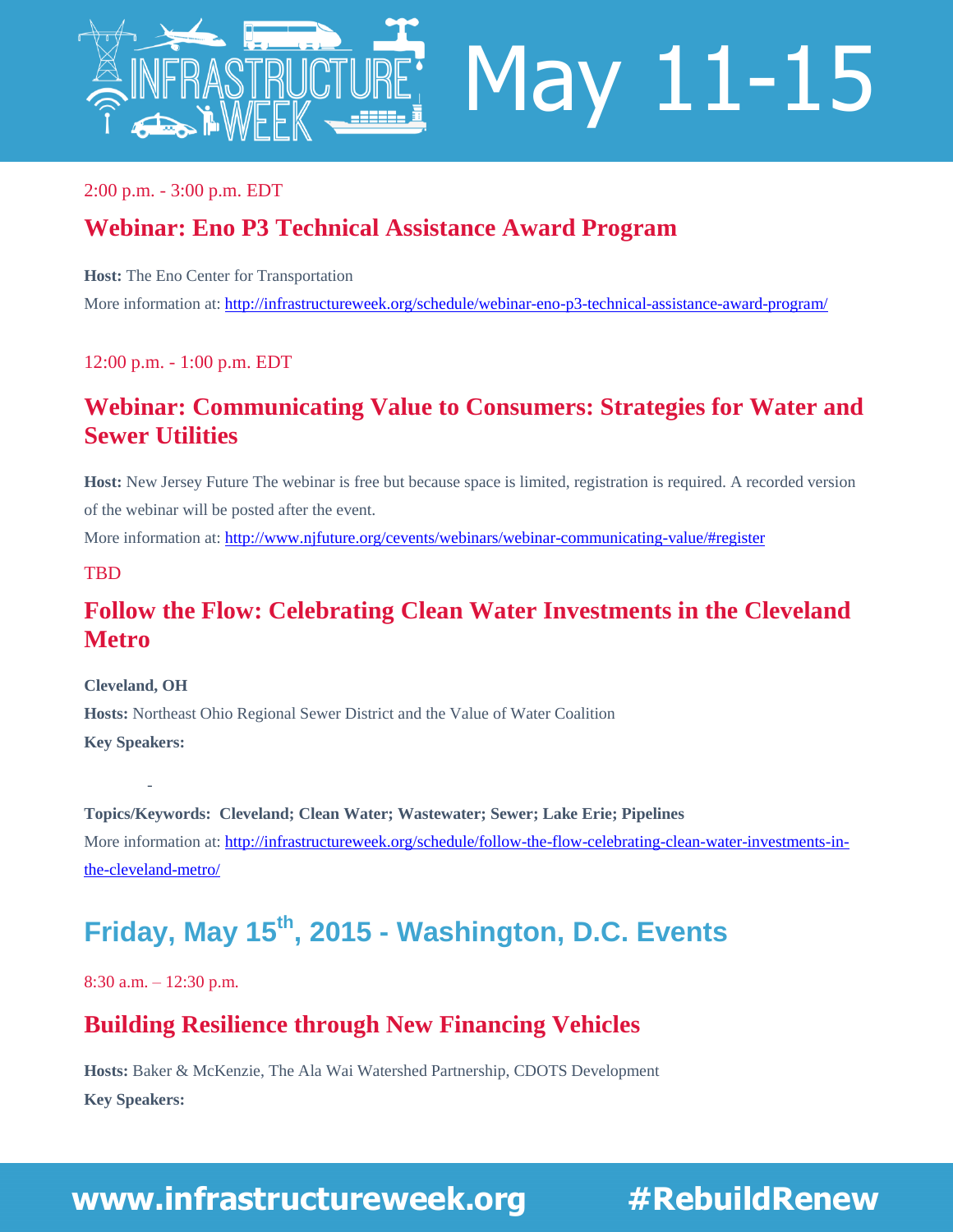

**Topics/Keywords: US Army Corps; Flood Mitigation; Financing; Funding; Resilience; Sustainable; Public-Private Partnership; Community Investment Vehicle**

More information at[: http://infrastructureweek.org/schedule/building-resilience-through-new-financing-vehicles/](http://infrastructureweek.org/schedule/building-resilience-through-new-financing-vehicles/)

# **Friday, May 15th, 2015 – Around America Events**

#### 8:00 a.m. – 4:00 p.m. EDT

-

## **I-40: Imagination, Innovation, and Intentionality Corridor Meeting**

#### **Memphis, TN**

**Hosts:** The City of Memphis, TN and the City of Little Rock, AR, Brookings Institution's Metropolitan Policy Program, BioWorks Foundation

More information at[: http://infrastructureweek.org/schedule/webinar-innovative-approaches-to-infrastructure-funding/](http://infrastructureweek.org/schedule/webinar-innovative-approaches-to-infrastructure-funding/)

#### **TBD**

## **[Follow the Flow: Celebrating Clean Water Investments in the Cleveland](http://infrastructureweek.org/schedule/follow-the-flow-celebrating-clean-water-investments-in-the-cleveland-metro/)  [Metro](http://infrastructureweek.org/schedule/follow-the-flow-celebrating-clean-water-investments-in-the-cleveland-metro/)**

#### **Cleveland, OH**

**Hosts:** Northeast Ohio Regional Sewer District and the Value of Water Coalition

**Topics/Keywords: Memphis, Tennessee, Little Rock, Arkansas, Innovation, Trade, Trucking, Gateways and Corridors**

More information at[: http://lpi.kudzukian.com//images/COM/I-40\\_imagination\\_v5.pdf](http://lpi.kudzukian.com/images/COM/I-40_imagination_v5.pdf)

#### 2:00 p.m. - 3:15 p.m. EDT

#### **[Webinar: Innovative Approaches to Infrastructure Funding](http://infrastructureweek.org/schedule/webinar-innovative-approaches-to-infrastructure-funding/)**

**Hosts:** National League of Cities, Center for Transportation Excellence, National Association of Regional Councils More information at[: http://infrastructureweek.org/schedule/webinar-innovative-approaches-to-infrastructure-funding/](http://infrastructureweek.org/schedule/webinar-innovative-approaches-to-infrastructure-funding/)

#### **TBD**

## **[Follow the Flow: Celebrating Clean Water Investments in the Cleveland](http://infrastructureweek.org/schedule/follow-the-flow-celebrating-clean-water-investments-in-the-cleveland-metro/)  [Metro](http://infrastructureweek.org/schedule/follow-the-flow-celebrating-clean-water-investments-in-the-cleveland-metro/)**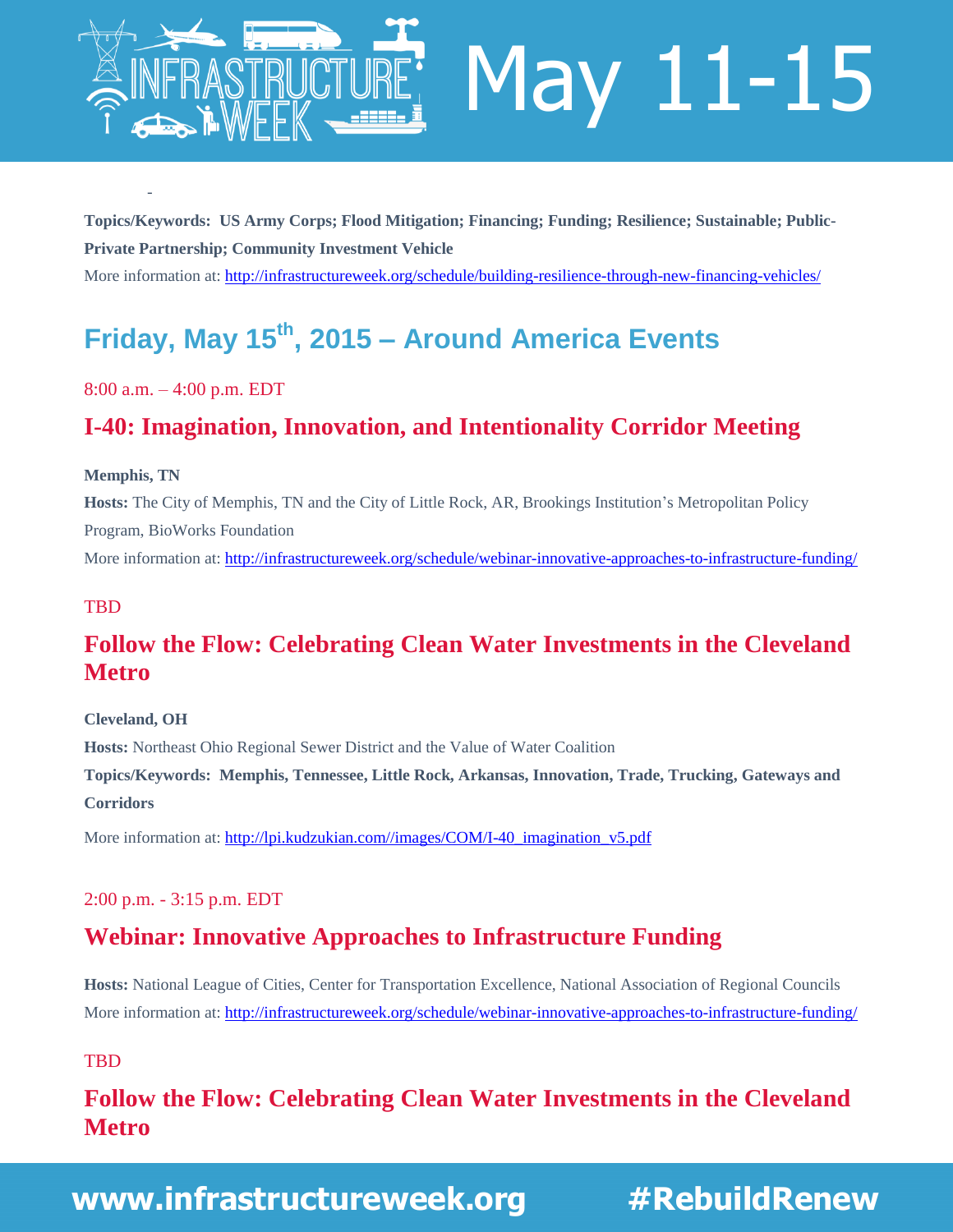

#### **Cleveland, OH**

**Hosts:** Northeast Ohio Regional Sewer District and the Value of Water Coalition

**Key Speakers:**

-

**Topics/Keywords: Cleveland; Clean Water; Wastewater; Sewer; Lake Erie; Pipelines** More information at[: http://infrastructureweek.org/schedule/follow-the-flow-celebrating-clean-water-investments-in](http://infrastructureweek.org/schedule/follow-the-flow-celebrating-clean-water-investments-in-the-cleveland-metro/)[the-cleveland-metro/](http://infrastructureweek.org/schedule/follow-the-flow-celebrating-clean-water-investments-in-the-cleveland-metro/)

# **Before/After Infrastructure Week - Washington, D.C.**

Thursday, May  $7^{\text{th}}$ , 10:30 a.m.  $-12:00$  p.m.

#### **Bridging the Infrastructure Funding Gap**

**Host:** Bipartisan Policy Center: Executive Council on Infrastructure

**Key Speakers:**

- **Doug Peterson**, President & CEO, McGraw Hill Financial
- **Suzanne Shank**, President & CEO, Siebert Brandford Shank & Co., LLC
- **Jack Ehnes**, CEO, CalSTRS

**Topics/Keywords: Funding; Financing; Economic Competiveness; Investment; Private Sector; Public Sector; Transportation; Highway Trust Fund**

More information at[: http://infrastructureweek.org/schedule/bridging-the-infrastructure-funding-gap/](http://infrastructureweek.org/schedule/bridging-the-infrastructure-funding-gap/)

# **Before/After Infrastructure Week – Around America**

Thursday, May  $7^{th}$ , 8:00 a.m.  $-4:45$  p.m.

#### **A Vital Link: Expanding Transportation Capacity across the Hudson**

**New York, NY**

**Hosts:** Amtrak, Metropolitan Transportation Authority, NJ Transit, Port Authority of New York & New Jersey and Regional Plan Association

**Key Speakers:**

-